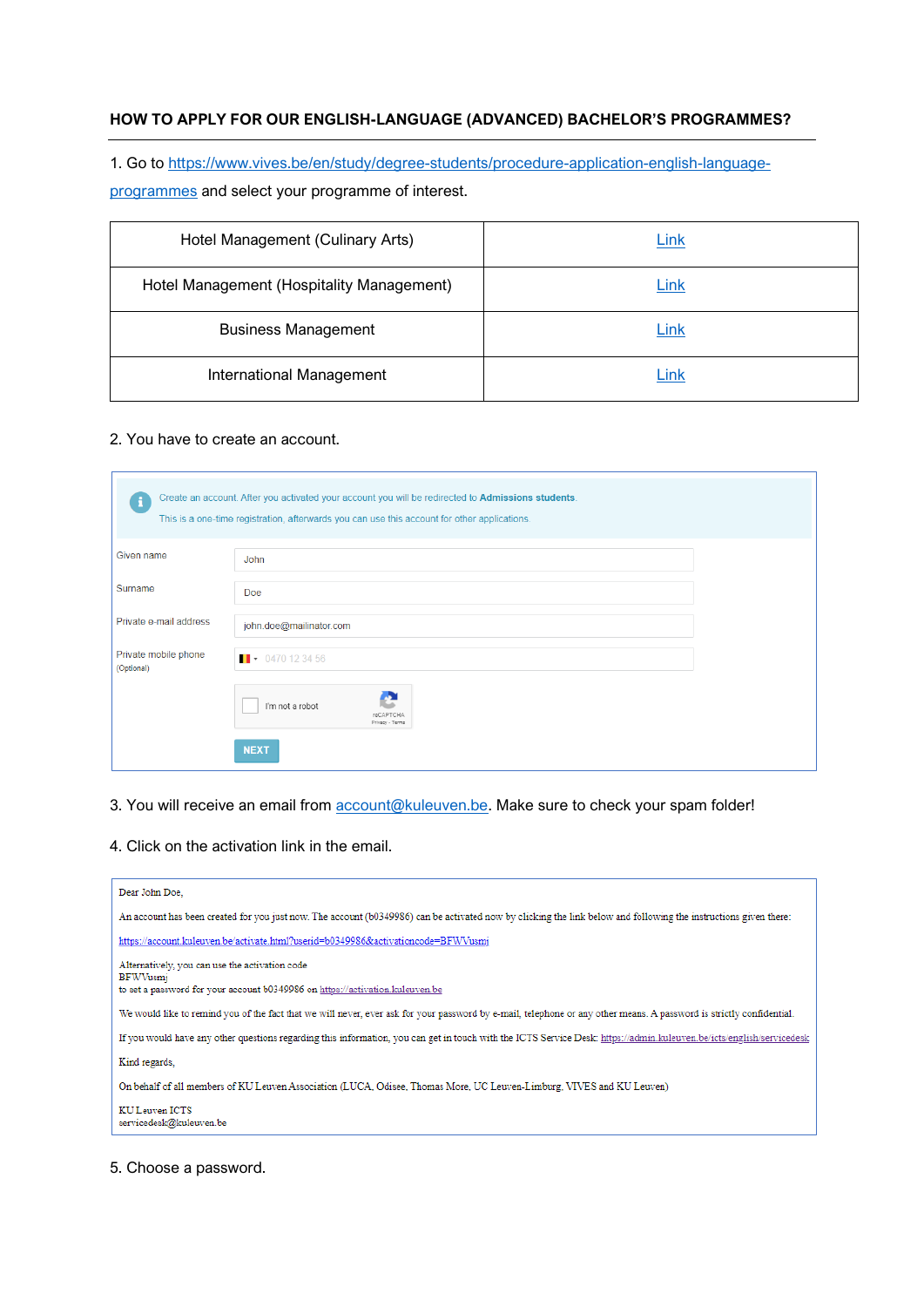| <b>ACTIVATE YOUR ACCOUNT</b>       |                                                                                                                                                                                        |  |  |
|------------------------------------|----------------------------------------------------------------------------------------------------------------------------------------------------------------------------------------|--|--|
|                                    | <b><b><i>O</i></b> PASSWORD RULES</b>                                                                                                                                                  |  |  |
| Username                           | b0349986                                                                                                                                                                               |  |  |
| Alternative username<br>(Optional) |                                                                                                                                                                                        |  |  |
|                                    | We have automatically created an account with username "b0349986" for you. You can set an alternative username (nickname, e.g.<br>givenname.surname) here which you can use to log in. |  |  |
| Password                           |                                                                                                                                                                                        |  |  |
|                                    | ⊙ At least one lowercase and one uppercase letter                                                                                                                                      |  |  |
|                                    | <b>⊘</b> At least one digit                                                                                                                                                            |  |  |
|                                    | <b>⊘</b> At least 8 characters long                                                                                                                                                    |  |  |
|                                    | ⊙ Not more than two identical consecutive characters                                                                                                                                   |  |  |
|                                    | ⊙ Only allowed characters (A-Z a-z 0-9 - + _ . \: ? \! \# % *)                                                                                                                         |  |  |
|                                    | ⊙ No word subject to guessing (name, postal code, dictionary word, etc)                                                                                                                |  |  |
| Repeat password                    |                                                                                                                                                                                        |  |  |
|                                    | <b>NEXT</b>                                                                                                                                                                            |  |  |

You will receive an email stating that your password has been set.

6. A new screen opens, click on *GO TO "ADMISSIONS STUDENTS"* to open the applicant form, or wait until you are automatically redirected.

# **GO TO "ADMISSIONS STUDENTS"**

If you have created an account, you can open the applicant form via these links:

| Hotel Management (Culinary Arts)          | <u>Link</u> |
|-------------------------------------------|-------------|
| Hotel Management (Hospitality Management) | <u>Link</u> |
| <b>Business Management</b>                | Link        |
| International Management                  | Link        |

7. Fill in all of the necessary information as detailed as possible.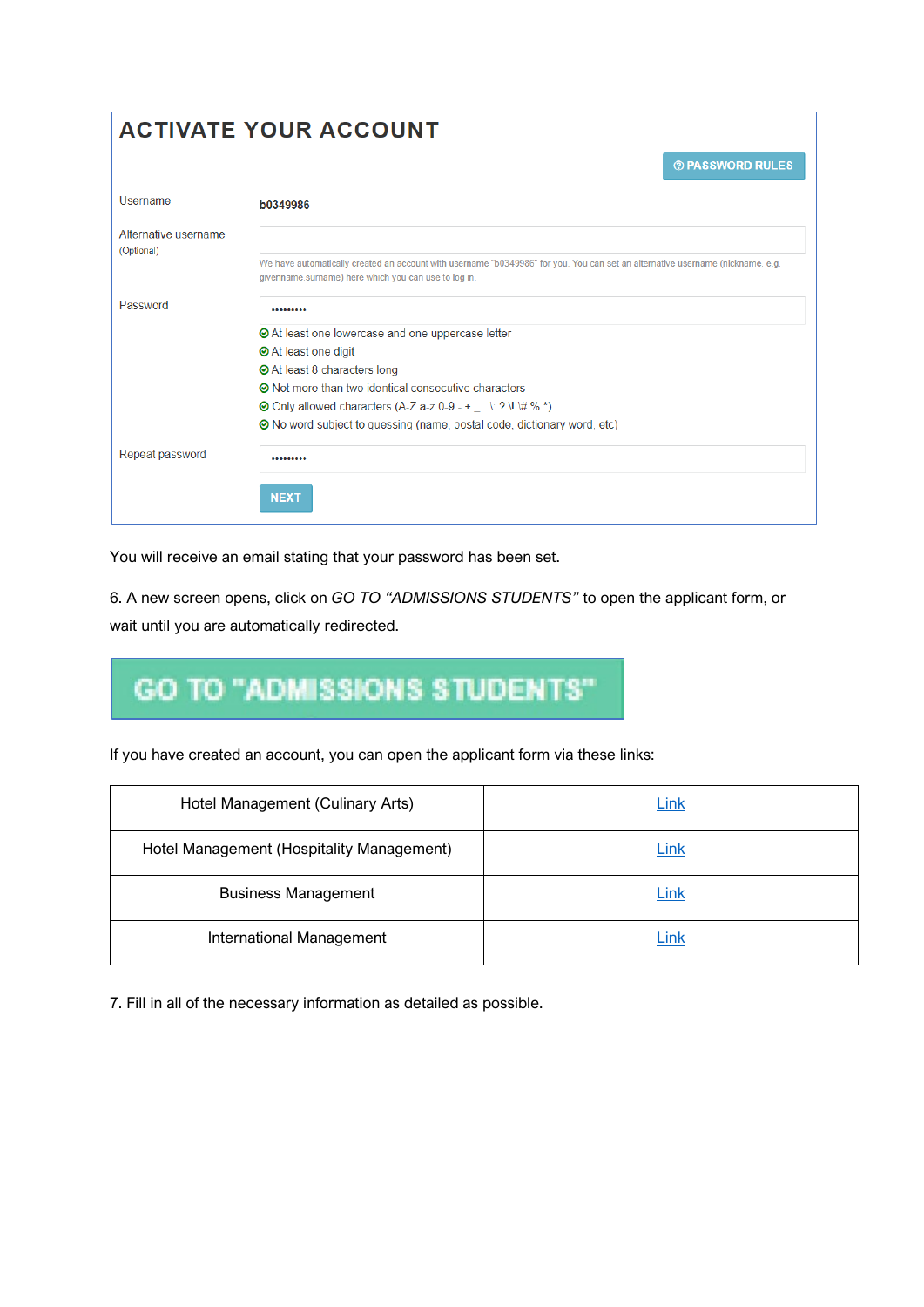|                             | Application: John Doe (IN00420938)                                                                                                                                                                                                                                                             | <b>U</b> Logout<br>NL EN |
|-----------------------------|------------------------------------------------------------------------------------------------------------------------------------------------------------------------------------------------------------------------------------------------------------------------------------------------|--------------------------|
|                             | Information                                                                                                                                                                                                                                                                                    |                          |
|                             | Please visit our page for specific information and requirements:<br>https://www.vives.be/en/study/degree-students/procedure-application-english-language-programmes (degree students)<br>https://www.vives.be/en/exchange-students/application-procedure-exchange-students (exchange students) |                          |
|                             | Complete the four sections below before applying for a programme                                                                                                                                                                                                                               |                          |
| 8                           | Personal data                                                                                                                                                                                                                                                                                  | Incomplete               |
| 命                           | Addresses                                                                                                                                                                                                                                                                                      | Incomplete               |
| Ō                           | Curriculum                                                                                                                                                                                                                                                                                     | Incomplete               |
| $\boxdot$                   | Languages                                                                                                                                                                                                                                                                                      | Incomplete               |
|                             | Applications                                                                                                                                                                                                                                                                                   | $\ddot{}$                |
|                             | No data                                                                                                                                                                                                                                                                                        |                          |
|                             | tina.<br>S                                                                                                                                                                                                                                                                                     |                          |
|                             | Application: John Doe (IN00420938)                                                                                                                                                                                                                                                             | NL EN U Logout           |
|                             | Information                                                                                                                                                                                                                                                                                    |                          |
|                             | Please visit our page for specific information and requirements:<br>https://www.vives.be/en/study/degree-students/procedure-application-english-language-programmes (degree students)<br>https://www.vives.be/en/exchange-students/application-procedure-exchange-students (exchange students) |                          |
|                             | Complete the four sections below before applying for a programme                                                                                                                                                                                                                               |                          |
| $\mathbf{S}$                | Personal data                                                                                                                                                                                                                                                                                  | Complete                 |
| $\hat{\omega} \hat{\omega}$ | Addresses                                                                                                                                                                                                                                                                                      | Complete                 |
| ō                           | Curriculum                                                                                                                                                                                                                                                                                     | Complete                 |
| $\Xi$                       | Languages                                                                                                                                                                                                                                                                                      | Complete                 |
|                             |                                                                                                                                                                                                                                                                                                |                          |
|                             | Applications                                                                                                                                                                                                                                                                                   | $\ddot{}$                |

8. Add an application by clicking on the plus sign.

Make sure to select the correct type of programme and the correct academic year.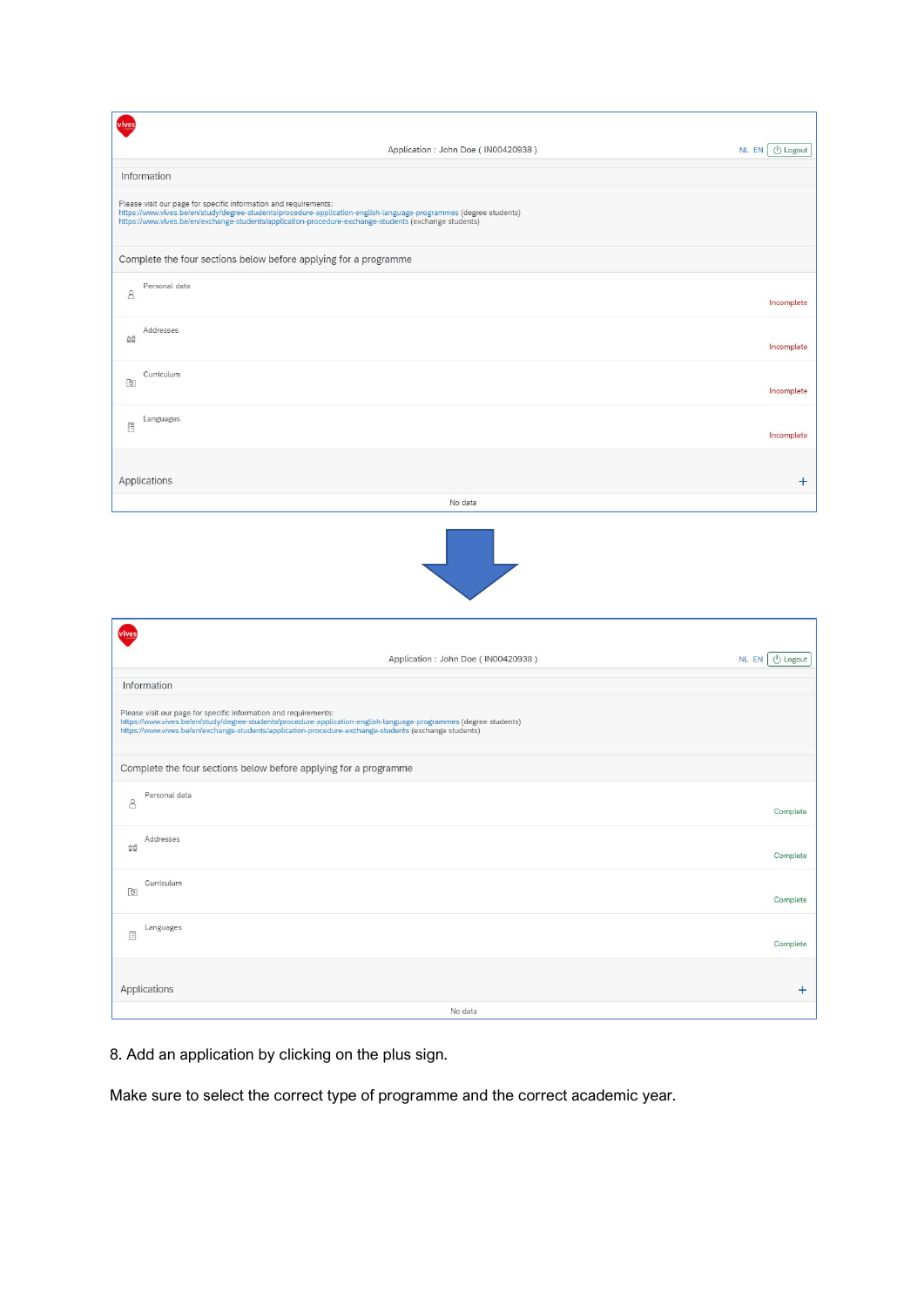|                             | *Type of programme:   Professional bachelor (English)                     |  |
|-----------------------------|---------------------------------------------------------------------------|--|
|                             |                                                                           |  |
| *Academic year:   2022-2023 |                                                                           |  |
|                             | *Programme:   Bachelor Business Management - English programme (Kortrijk) |  |
|                             |                                                                           |  |
|                             |                                                                           |  |

When you have done so, your application is created (but not submitted!).

| Applications                                                                                                                              |  |
|-------------------------------------------------------------------------------------------------------------------------------------------|--|
| Application 000000256408: Bachelor Business Management - English programme (Kortrijk)<br>Status Created (click "submit" after completing) |  |

9. Click on the pencil and select *Documents*.



You will have to upload the following documents:

- Photo
- Diploma(s) and transcript(s)
- Proof of English proficiency
- Identity card
- Proof of means of subsistence (optional, only for non-EEA-students)
- Other (optional)

VIVES University of Applied Sciences accepts the following certificates as proof of English proficiency:

- IELTS (min. 6.0)
- IELTS Indicator (min 6.0)
- TOEFL iBT (institution code: C314) (min. 79)
- TOEFL iBT Home Edition (min. 79)
- TOEFL CBT (institution code: C314) (min 213)
- TOEFL PBT (institution code: C314) (min. 550)
- TOIC Listening 490 + Reading 455 + Speaking 200 + Writing 200
- Duolingo English Test (min. 105)
- ACT English 20 + Reading 20
- SAT Reasoning Test Critical Reading 500 + Writing 500
- C1 Advanced (Certificate in Advanced English, CAE) Grade A, B or C
- C2 Proficiency (Certificate of Proficiency in English, CPE) Grade A, B or C

Candidate-students with a university, college or high school degree earned in the United Kingdom, the United States of America, New Zealand, Australia, Canada (except Quebec), Ireland, the Caribbean Islands and South Africa can upload that degree as proof of English proficiency, as can candidate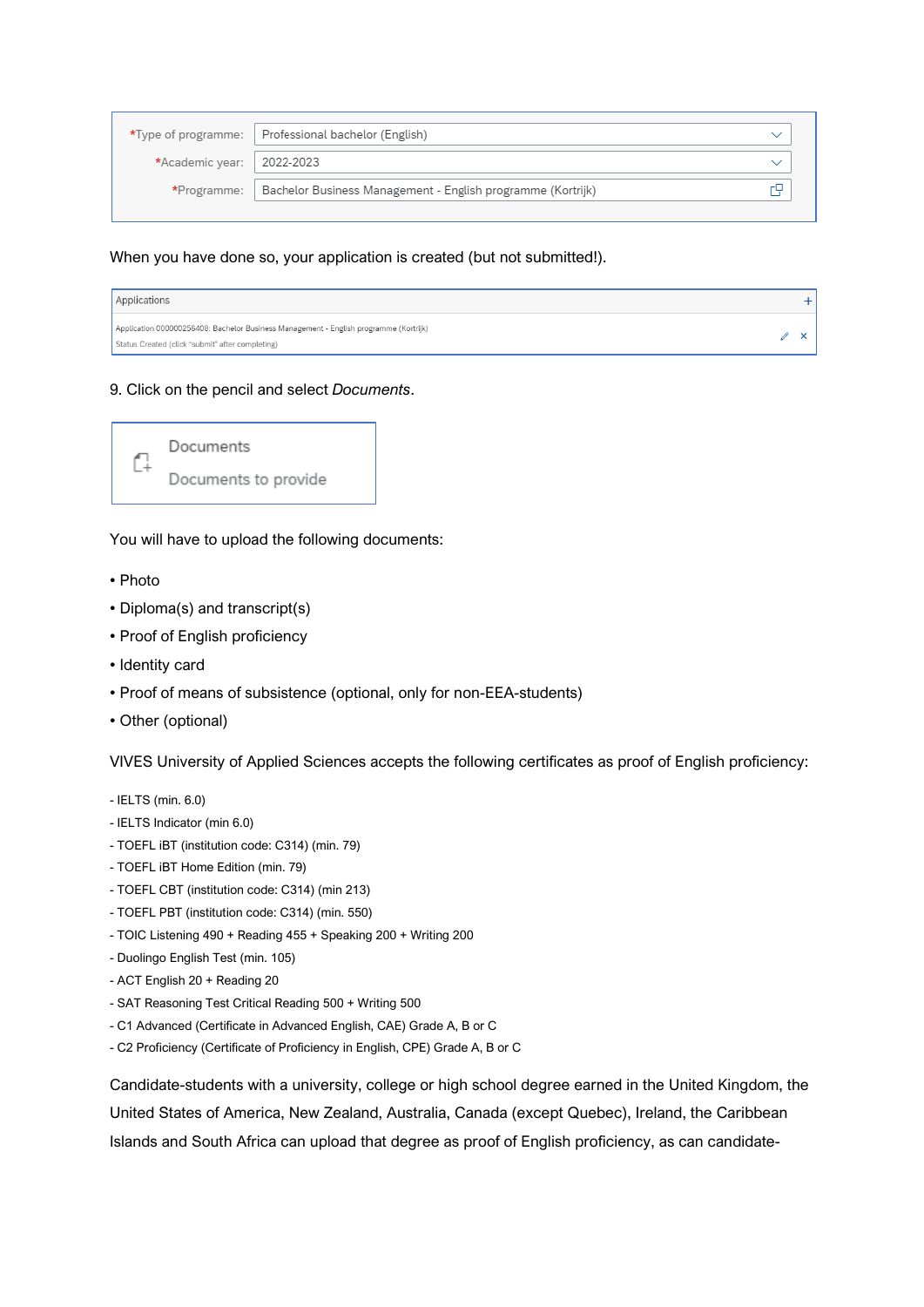student who have obtained an International Baccalaureate diploma, or a European Baccalaureate diploma (at least half of the classes must have been taught in English).

If you have uploaded all of the necessary documents, the areas will appear as complete.

|           | Choice of study<br>Choose your programme | Complete |
|-----------|------------------------------------------|----------|
| <b>L+</b> | Documents<br>Documents to provide        | Complete |

# 10. Submit your application.

| Submit application                                                                                                                                                                                                                                                                                                                                                                                                                                                                                                                                                                                                                      |
|-----------------------------------------------------------------------------------------------------------------------------------------------------------------------------------------------------------------------------------------------------------------------------------------------------------------------------------------------------------------------------------------------------------------------------------------------------------------------------------------------------------------------------------------------------------------------------------------------------------------------------------------|
| I hereby declare in all conscience that this information is correct and complete (e.g. that all necessary documents have been uploaded), and that I will inform VIVES University of Applied Sciences<br>immediately if anything changes in my situation. I hereby acknowledge that any incorrect statement in my application file will lead to an immediate rejection of my application. The data in this<br>application file can be used, both to improve the didactic and social relations between the university of applied sciences and the students. I can invoke my rights regarding personal data in<br>accordance with the law. |
| Submit                                                                                                                                                                                                                                                                                                                                                                                                                                                                                                                                                                                                                                  |

### If you have done so correctly, a confirmation will pop up.

| $\sqrt{ }$ Submit        |                                   |
|--------------------------|-----------------------------------|
| File submitted correctly |                                   |
|                          | ٦K<br>--------------------------- |

You will receive an email stating that you have submitted the application.

11. At this point, the Admissions Office of VIVES University of Applied Sciences will conduct an investigation and verify all of the necessary information and documents.

If everything checks out, the Admissions Office of VIVES University of Applied Sciences will upload your official declaration of academic admission, which will then be available for download in the applicant form.

12. Click on the pencil.

| Applications                                                                                                 |  |
|--------------------------------------------------------------------------------------------------------------|--|
| Application 000000256408: Bachelor Business Management - English programme (Kortrijk)<br>Status Register now |  |

Fill in the necessary information.